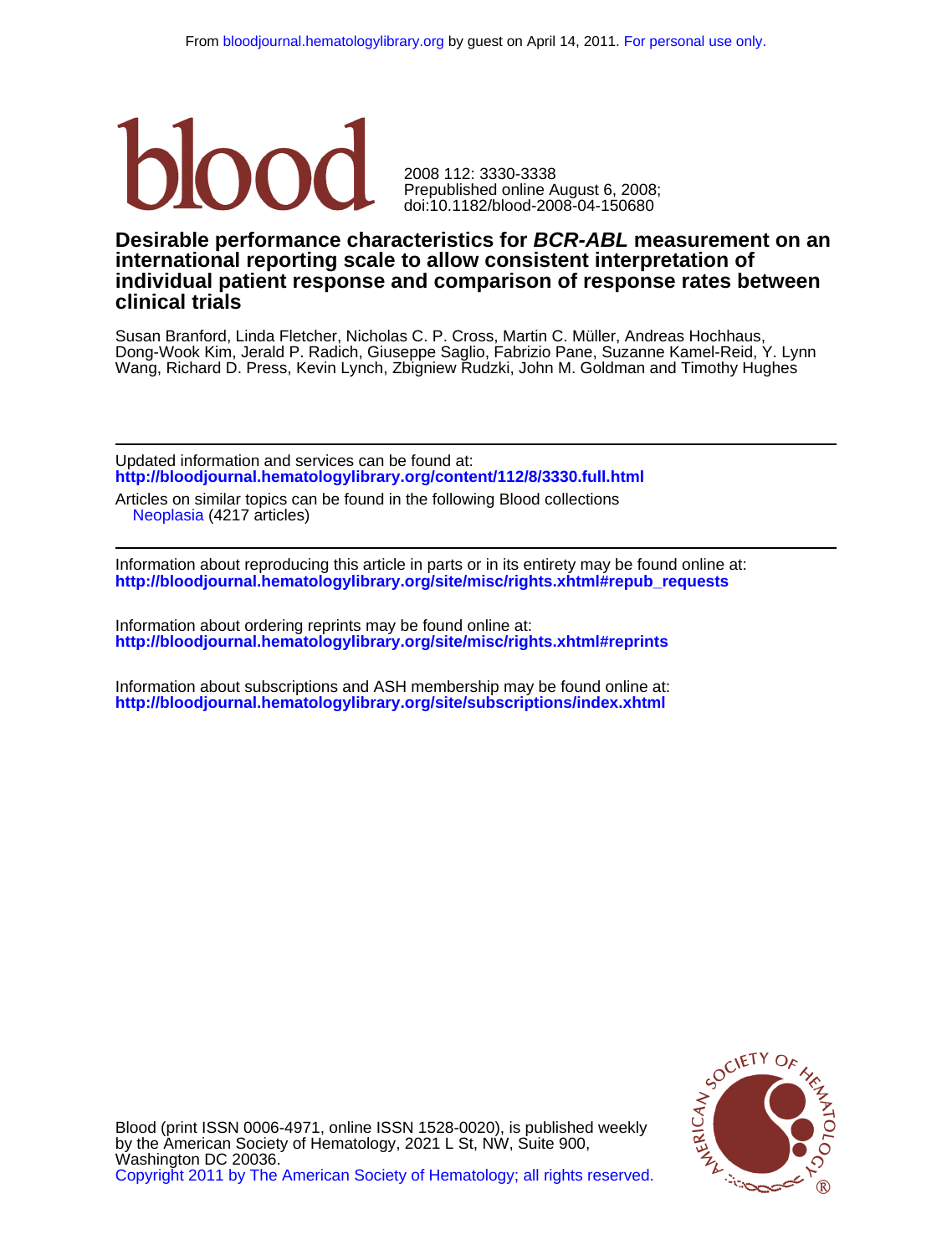# Desirable performance characteristics for *BCR-ABL* measurement on an international reporting scale to allow consistent interpretation of individual patient response and comparison of response rates between clinical trials

Susan Branford,<sup>1</sup> Linda Fletcher,<sup>1</sup> Nicholas C. P. Cross,<sup>2</sup> Martin C. Müller,<sup>3</sup> Andreas Hochhaus,<sup>3</sup> Dong-Wook Kim,<sup>4</sup> Jerald P. Radich,<sup>5</sup> Giuseppe Saglio,<sup>6</sup> Fabrizio Pane,<sup>7</sup> Suzanne Kamel-Reid,<sup>8</sup> Y. Lynn Wang,<sup>9</sup> Richard D. Press,<sup>10</sup> Kevin Lynch,<sup>11</sup> Zbigniew Rudzki,<sup>1</sup> John M. Goldman,<sup>12</sup> and Timothy Hughes<sup>1</sup>

1Institute of Medical and Veterinary Science, Adelaide, Australia; 2National Genetics Reference Laboratory, University of Southampton, Salisbury, United Kingdom; <sup>3</sup>Medizinische Fakultät Mannheim, University of Heidelberg, Mannheim, Germany; <sup>4</sup>St Mary's Hospital, The Catholic University of Korea, Seoul, Korea; <sup>5</sup>Fred Hutchinson Cancer Research Center, Seattle, WA; <sup>6</sup>Ospedale Università di Torino, Turin, Italy; 7Hematology Unit, Ceinge and Dipartimento di Biochimica e Biotecnologie Mediche, University of Naples Federico II, Naples, Italy; 8Princess Margaret Hospital, Toronto, ON; 9Weill Medical College of Cornell University, New York, NY; <sup>10</sup>Oregon Health & Science University, Portland; <sup>11</sup>Novartis Pharmaceuticals Australia, Sydney, Australia; and <sup>12</sup>Imperial College at Hammersmith Hospital, London, United Kingdom

**An international basis for comparison of** *BCR-ABL* **mRNA levels is required for the common interpretation of data derived from individual laboratories. This will aid clinical decisions for individual patients with chronic myeloid leukemia (CML) and assist interpretation of results from clinical studies. We aligned** *BCR-ABL* **values generated by 38 laboratories to an international scale (IS) where a major molecular response (MMR) is 0.1% or less. Alignment was achieved by application of labo-**

## **Introduction**

Serial analysis of *BCR-ABL* mRNA levels by real-time quantitative PCR (RQ-PCR) accurately reflects the level of leukemic inhibition induced by therapy and provides an appropriate monitoring strategy for patients with chronic myeloid leukemia (CML).<sup>1-7</sup> Many consider the achievement of a major molecular response (MMR) a goal of imatinib therapy because it is associated with a favorable progression-free survival.8-13 A recent report has recognized that failure to achieve an MMR by 18 months of imatinib treatment may represent a suboptimal response and review of therapy was recommended.14 Therefore, accurate molecular analysis is useful for a clinician to make informed patient management decisions.

The trial that established MMR as a clinically relevant end point was the IRIS study.<sup>8,9</sup> For this trial, 3 testing laboratories standardized their RQ-PCR methods using a standardized baseline, and MMR was a 3-log reduction from this level.<sup>8</sup> Establishment of a value for MMR in other laboratories equivalent to that established in the IRIS study has not been straightforward. Clearly, a process for accurate alignment of *BCR-ABL* values in each laboratory to the original MMR value will aid in the consistent measurement of MMR throughout the world. Serial molecular analysis within a laboratory will certainly provide benefit for individual patients, but alignment of *BCR-ABL* values is necessary for several reasons: the use of common clinical decision values, facilitation of patient

**ratory-specific conversion factors calculated by comparisons performed with patient samples against a reference method. A validation procedure was completed for 19 methods. We determined performance characteristics (bias and precision) for consistent interpretation of MMR after IS conversion. When methods achieved an average** *BCR-ABL* **difference of plus or minus 1.2-fold from the reference method and 95% limits of agreement within plus or minus 5-fold, the MMR**

**concordance was 91%. These criteria were met by 58% of methods. When not met, the MMR concordance was 74% or less. However, irrespective of precision, when the bias was plus or minus 1.2-fold as achieved by 89% of methods, there was good agreement between the overall MMR rates. This indicates that the IS can deliver accurate comparison of molecular response rates between clinical trials when measured by different laboratories. (Blood. 2008;112:3330-3338)**

mobility between clinics that use different testing laboratories, and consistent interpretation of clinical research data, including those to be considered by regulatory authorities. One process to align data has been undertaken between the IRIS participating laboratory of Hughes and Branford in Australia and the laboratory of Hochhaus and Müller in Germany. A *BCR-ABL*/*ABL*% value in the German laboratory equivalent to the MMR value in the Australian laboratory was calculated by an exchange of patient samples. An association was demonstrated between the log reduction scale for determining MMR and a quantitative value using different methods and control genes.15

The existing RQ-PCR methods in use around the world use different techniques and various control genes, leading to marked variation in reported *BCR-ABL* values.<sup>16</sup> The best approach for achieving consistent and comparable quantitative data on a global scale would be to use internationally established reference reagents.17 Work is in progress toward developing such material for *BCR-ABL* quantitation,<sup>18</sup> but until they are available, an alternative approach to achieve comparable *BCR-ABL* values is the use of an international reporting scale.19 This scale is anchored to the value that defines an MMR as established by the IRIS study laboratories.8 The proposed international scale (IS) is designed to replace the log reduction scale with a defined value for MMR of 0.10% IS.19

payment. Therefore, and solely to indicate this fact, this article is hereby marked "advertisement" in accordance with 18 USC section 1734.

The publication costs of this article were defrayed in part by page charge

© 2008 by The American Society of Hematology

Submitted April 9, 2008; accepted July 21, 2008. Prepublished online as *Blood* First Edition paper, August 6, 2008; DOI 10.1182/blood-2008-04-150680.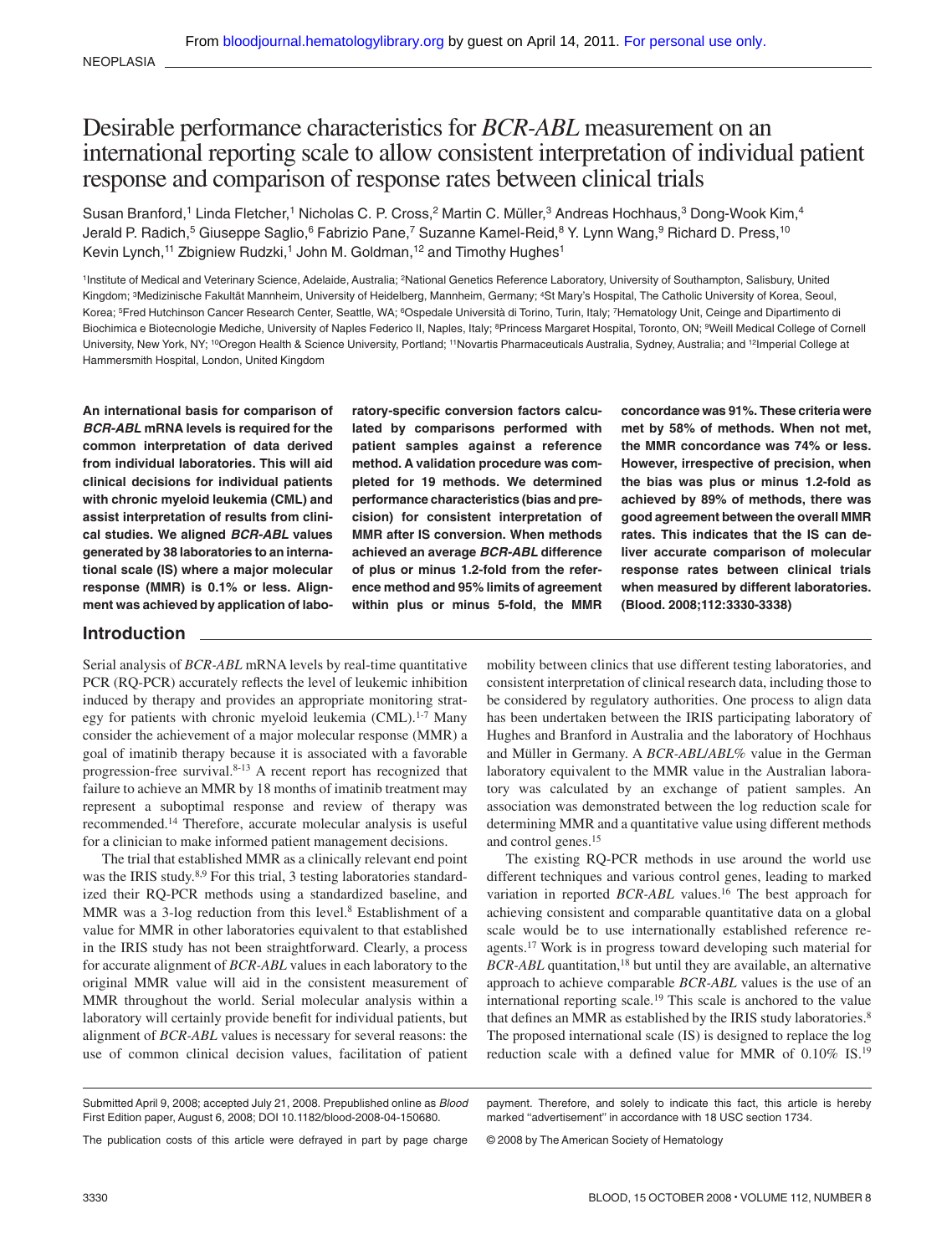Conversion to the IS is achieved by the application of laboratoryspecific conversion factors. Specific conversion factors are required for each laboratory because differences in the components that comprise the complete RQ-PCR analytical system contribute to variation in the reported values.20

We present here results of an international collaborative study to test the feasibility of reporting *BCR-ABL* values on the IS by the application of laboratory-specific conversion factors that were derived using patient samples. The validity of the conversion factors was checked with analysis of subsequent samples. Alignment of data was demonstrated for most laboratories and performance characteristics that produce desirable concordance between laboratories at the critical decision level of MMR were identified. The process allows for differences generated by various RQ-PCR analytical systems. We anticipate that the project will lead to and guide the preparation of certified international standards that will be available to all laboratories.

# **Methods**

#### **Reference laboratory**

The reference laboratory in Adelaide, Australia performed molecular analyses for patients enrolled in the IRIS study, and the quantitative value representing MMR (3-log reduction from the standardized baseline) is *BCR-ABL*/*BCR*% 0.08%.8 The RQ-PCR method has been detailed previously.2,21 To convert *BCR-ABL* values to IS in this reference laboratory, all values were multiplied by the conversion factor of 1.25. This conversion factor was calculated by dividing the value representing MMR IS (0.10%) by the quantitative value representing a 3-log reduction in this laboratory (0.08%). For the current study, the Adelaide reference laboratory coordinated the exchange of samples, analyzed all samples, and calculated and validated the conversion factors for the participating laboratories.

#### **Participating laboratories**

The RQ-PCR analytical systems tested for their suitability for IS conversion were those routinely used in 38 laboratories from 15 countries.<sup>1-3,8,11,22-25</sup> Two laboratories used 2 different methods that varied in the control gene; therefore, 40 analytical systems were tested. The analytical system of each laboratory comprised the control gene, the primer and probe sequence location, the probe chemistry, the material used for the construction of standard curves, the instrumentation, the reverse transcription procedure, the quantitative PCR procedure, all of the reaction components, and the operator technique. These components contribute to variability between the methods. Table 1 summarizes the components of each analytical system and indicates that there was considerable variation in the techniques. For purposes of this study, the analytical systems of the participating laboratories are called field methods. Laboratory-specific conversion factors for each field method are designed to overcome the potential differences in reported *BCR-ABL* values due to different instruments, probe technologies, and other analytical processes.

#### **Calculation of the field method–specific conversion factors**

Each participating laboratory sent a median of 20 patient samples, either  $RNA (n = 431)$  or cells stored in Trizol reagent (Invitrogen, Carlsbad, CA) on dry ice  $(n = 353)$  to the reference laboratory for RQ-PCR analysis. The samples included those of patients in various disease phases and trials and were first analyzed in the originating laboratory as part of the usual molecular monitoring practice of the laboratory. Therefore, the samples were analyzed in the originating laboratory over several weeks or months and several RQ-PCR runs. The quantitative values generated by each field method for their set of patient samples was withheld from the reference laboratory until analysis in the reference laboratory was complete. Only samples with the common b2a2 (e13a2) and/or b3a2 (e14a2) *BCR-ABL*

#### **Table 1. Details of the 40 field methods and the reference laboratory method**

| Characteristic                                                 | Number         |
|----------------------------------------------------------------|----------------|
| Regions where the methods were performed                       |                |
| Australia/New Zealand                                          | 13             |
| Asia                                                           | 10             |
| North America                                                  | 8              |
| Europe                                                         | 8              |
| South America                                                  | $\mathbf{1}$   |
| South Africa                                                   | 1              |
| Reference for the RQ-PCR methods                               |                |
| Gabert et al, <sup>22</sup> Beillard et al <sup>23</sup> (EAC) | 17             |
| Branford et al <sup>2,21</sup>                                 | 12             |
| Emig et al <sup>1</sup>                                        | 3              |
| Emig et al, <sup>1</sup> Müller et al <sup>25</sup>            | 1              |
| Radich et al, <sup>3</sup> Hughes et al <sup>8</sup>           | $\mathbf{1}$   |
| Press et al <sup>11</sup>                                      | 1              |
| Stock et al <sup>24</sup>                                      | $\mathbf{1}$   |
| In house                                                       | 5              |
| <b>Instruments</b>                                             |                |
| <b>Applied Biosystems</b>                                      | 27             |
| LightCycler                                                    | 10             |
| Corbett Rotorgene                                              | $\overline{4}$ |
| <b>Control genes</b>                                           |                |
| <b>ABL</b>                                                     | 18             |
| <b>BCR</b>                                                     | 15             |
| GUS                                                            | $\overline{4}$ |
| G6PDH                                                          | 3              |
| $\beta$ 2M                                                     | $\mathbf{1}$   |
| <b>RNA</b> extraction                                          |                |
| <b>Trizol reagent</b>                                          | 25             |
| Qiagen column-based methods                                    | 10             |
| MagnaPure LC mRNA isolation kit                                | $\overline{2}$ |
| PAXgene stabilization                                          | 1              |
| RNA Stat-60                                                    | $\mathbf{1}$   |
| TRI reagent solution                                           | 1              |
| Versagene RNA purification                                     | $\mathbf{1}$   |
| <b>Reverse transcriptase</b>                                   |                |
| Superscript                                                    | 24             |
| <b>MMLV</b>                                                    | 11             |
| Roche Transcriptor                                             | 3              |
| AMV                                                            | 2              |
| Omniscript/Sensiscript                                         | $\mathbf{1}$   |
| <b>RT</b> primer                                               |                |
| Random hexamers                                                | 38             |
| Gene specific                                                  | 2              |
| Random hexamers/Oligo dT                                       | 1              |
| Material used for standard curve                               |                |
| Plasmid                                                        | 31             |
| <b>RNA</b>                                                     | 5              |
| <b>cDNA</b>                                                    | 3              |
| No standard curve                                              | $\overline{c}$ |

transcripts were included. The effective measurement range for the international scale was deemed to be a *BCR-ABL* level of 10% IS or below. This was because most field methods used *ABL* as the control gene. Depending on the PCR primer design for the *ABL* control, both wild-type *ABL* and *BCR-ABL* are amplified when *BCR-ABL* expression is high, and the ratio of *BCR-ABL*/*ABL*% could therefore underestimate the leukemic load.<sup>16,22</sup> Similarly, *BCR* as the control may lead to overestimation of *BCR-ABL*/*BCR*% when *BCR-ABL* expression is high because normal cells have 2 wild-type alleles and *BCR-ABL*–expressing cells have 1. However, inaccurate ratios when *BCR-ABL* expression is above 10% IS may have minimal impact on the interpretation of the result.22 In the majority of cases, these values indicate lack of a major cytogenetic response (MCR  $\leq$  35% Philadelphia chromosome).<sup>26</sup> The tests performed using patient samples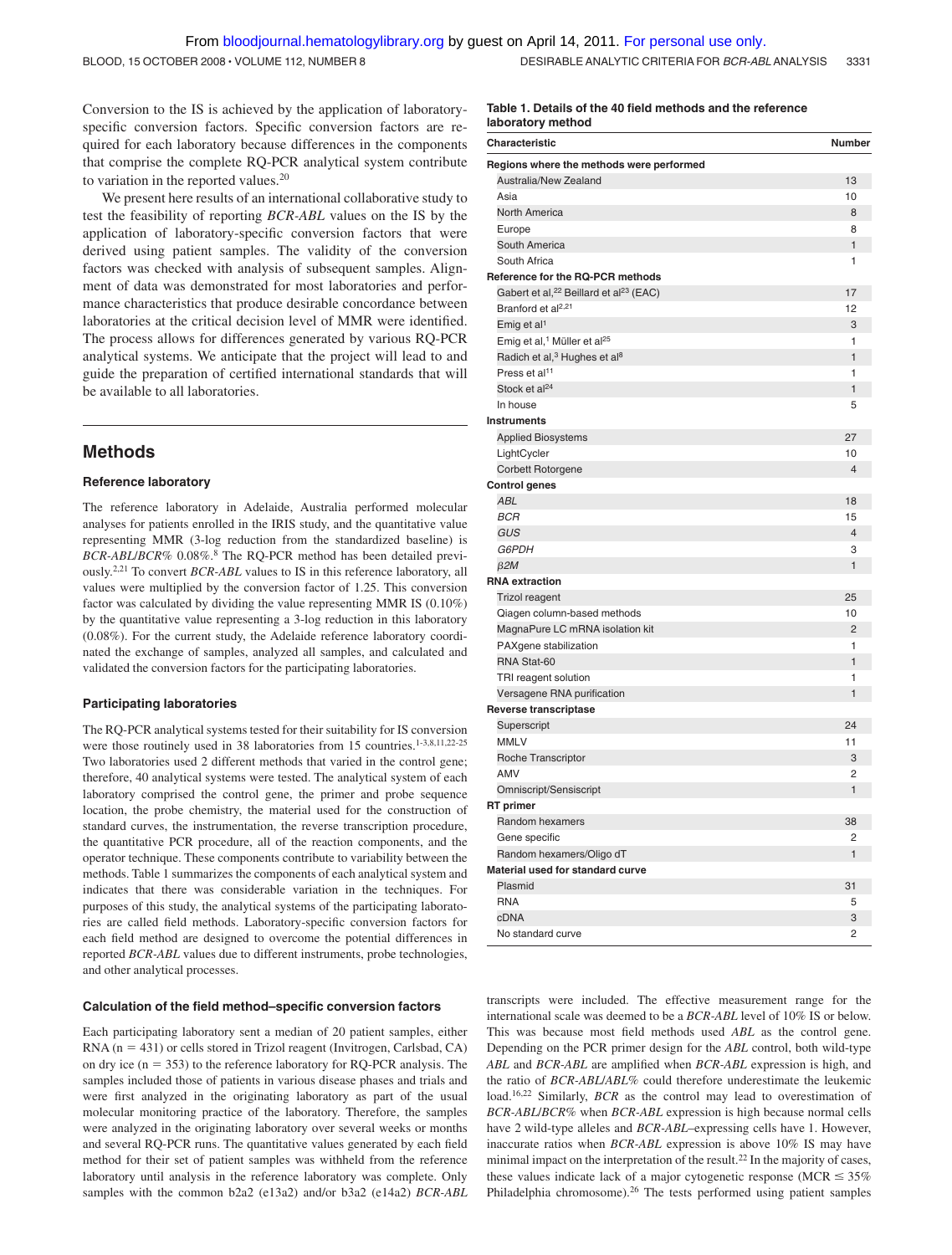were approved by the institutional review board or equivalent body of each institution. The research was conducted in accordance with the Declaration of Helsinki.

The reference laboratory analyzed each sample received from the participating laboratories by duplicate reverse transcription and quantitative PCR analysis, which is their usual practice. For each set of samples, only a few samples were analyzed on any one day. Therefore, the complete sample set was analyzed over several weeks in several RQ-PCR runs to mimic as closely as possible the analysis in the originating laboratory. This was to account for day-to-day variations of the test, reagent batches, and operator, all of which contribute to variability of the analytical system. This procedure is in accordance with Food and Drug Administration (FDA)– approved guidelines for method comparison using patient samples.<sup>27</sup>

To determine the conversion factors, each set of data generated by a field method was compared with that generated by the reference laboratory for the same sample set. Using the method comparison procedure of Bland and Altman, the bias between the field method and the reference method was determined.28,29 Briefly, this method plots the difference between the 2 measurements against their mean to indicate whether there is a systematic difference between the 2 measurements. For example, there may be a consistent tendency for a field method to exceed the reference method, which is the bias. The 95% limits of agreement provide an interval within which most of the individual differences can be expected to lie. This procedure has been used previously to measure the agreement between peripheral blood and bone marrow *BCR-ABL* values.24 The estimate is applicable only if the bias is consistent across the measurement range. If this is the case, then alignment between the 2 methods can be achieved by applying a conversion factor.29

For each field method, the first step in the conversion factor calculation was conversion of the *BCR-ABL* values generated by the reference laboratory to the IS by multiplying by 1.25 (Adelaide laboratory–specific conversion factor). These data and the original *BCR-ABL* values generated by the field method were  $log_{10}$ -transformed. A bias plot was generated by plotting the difference between the 2 methods against the mean of the methods, with the field method data as the *X* variable. The 95% limits of agreement were estimated by mean difference plus or minus 1.96 SDs of the differences and provided an interval within which 95% of differences between measurements were expected to lie. The antilog of the estimated mean bias between the methods was designated as the conversion factor for the field method.

#### **Validation of the laboratory-specific conversion factors**

Once the conversion factors for each field method were calculated, they required validation. For this purpose, the participating laboratories sent a subsequent set of samples to the reference laboratory for analysis as described above. To date, 20 of the field methods have sent samples to the reference laboratory for the validation process (Australia/New Zealand  $n = 7$ , Europe  $n = 5$ , North America  $n = 4$ , and Asia  $n = 4$ ). Validation samples from the remaining field laboratories are pending. The validation process involved an exchange of 458 RNA samples and 229 samples stored in Trizol reagent. Of these, 598 samples were suitable for validation of the conversion factors. The remaining samples were inappropriate because the RNA was degraded or the *BCR-ABL* values were above the IS effective measurement range. The validation samples were sent to the reference laboratory at a median of 7 months (range, 2-18 months) after the conversion factor for a field method was calculated. For 5 field methods, more than 1 set of validation samples were sent over several months. The reference laboratory analyzed each validation sample in the same manner as those sent for the conversion factor calculation. The *BCR-ABL* values of the reference laboratory and the corresponding field method for each set of validation samples were converted to the IS by multiplying by their specific conversion factors. The agreement between the field method and the reference method after conversion was assessed using the method of Bland and Altman.28,29

## **Results**

## **Relationship between the** *BCR-ABL* **international scale and cytogenetic response levels**

*BCR-ABL* values converted to the IS equate approximately to cytogenetic response levels. In the Adelaide reference laboratory a comparison of peripheral blood *BCR-ABL* RQ-PCR values with their corresponding bone marrow cytogenetic assessment was undertaken for 828 samples.26 The *BCR-ABL* values were converted to IS. In 98% of the *BCR-ABL* values of more than 1% to  $10\%$  IS ( $n = 142$ ), the corresponding Philadelphia chromosome percentage was within the range of an MCR. Of the *BCR-ABL* values of 1.0% or less IS ( $n = 530$ ), 96% correspondingly indicated a complete cytogenetic response (CCR) and 100% indicated an MCR. The 4% of samples with *BCR-ABL* values of 1.0% IS and below that correspondingly did not indicate CCR had a median Philadelphia chromosome percentage of 3%.

## **Validity of the reference laboratory to align data to international units**

The IS is aligned to the value representing MMR as established in the IRIS study in 2001.8 For the Adelaide laboratory to be an appropriate reference laboratory, it must demonstrate that it can trace its MMR value directly to that originally established in the IRIS study in 2001. The specific *BCR-ABL*/*BCR*% value representing MMR in Adelaide is 0.08%. Therefore, the laboratory was required to demonstrate that a sample with a measured *BCR-ABL* value of 0.08% in 2001 would still be 0.08% (or within the measurement reliability of the analytical system) when measured today.

To ensure the consistent performance of the Adelaide RQ-PCR analytical system, quality control (QC) samples were included in every run.20,21,30 Briefly, 2 different QC samples with a high and low *BCR-ABL* level were processed in the same way as the patient samples in every run. These samples had pre-established *BCR-ABL* values and, for the run to be accepted, the values must be within a defined range that is based on the SD of the analytical system. Runs with QC sample values outside the range are rejected and the analysis repeated. The QC samples were prepared in large batches and frozen in aliquots of RNA stabilization solution. The target mean QC values were established before their introduction into routine use. The yearly mean quality control values since 2001 are detailed in Table 2. These demonstrate the high reproducibility of the Adelaide RQ-PCR analytical system, which allows traceability and comparison to the original IRIS MMR value.

A second consideration in establishing the validity of the reference method for patient sample comparison studies is the inherent method variation. A reference method should have not only minimal bias from the reference value, but also minimal imprecision.31 To determine the bias and limits of agreement of the reference method, patient samples were analyzed in duplicate within the reference laboratory. Duplicate analyses in this case involved splitting 163 blood samples (20 mL each) into 2 tubes followed by separate RNA extraction, reverse transcription, and quantitative PCR analysis for the duplicate blood samples on different days over approximately 18 months. The variables were the operator, day of analysis, reagent batches, and calibration status of the instrument and pipettes. The instrument, reverse transcription reaction, control gene, and RQ-PCR method did not vary. A bias plot between the first and second measurement was generated which showed negligible mean bias (Figure 1). The spread of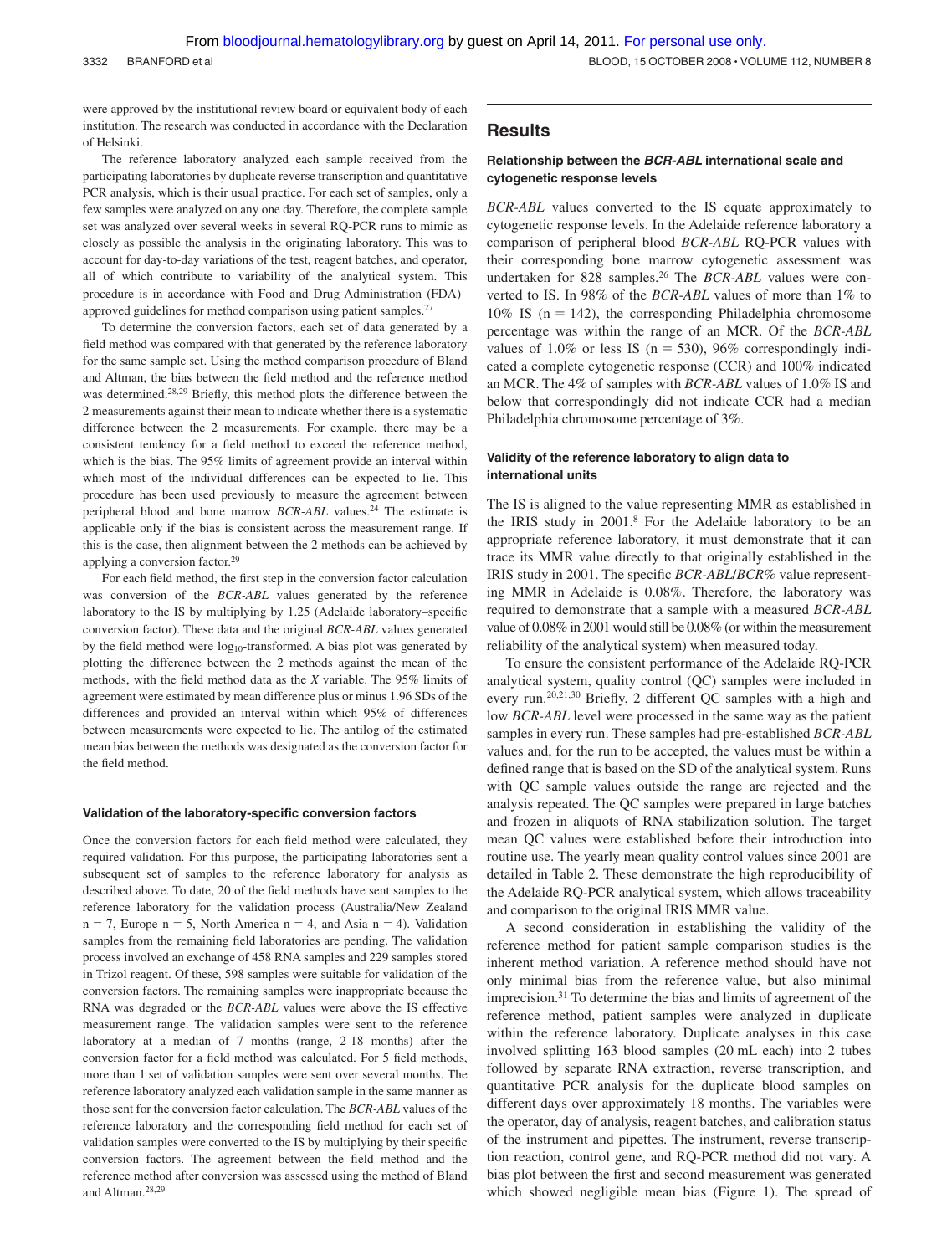|  |  | Table 2. Yearly mean and coefficient of variation (CV) values for the quality control (QC) samples of the Adelaide reference laboratory |
|--|--|-----------------------------------------------------------------------------------------------------------------------------------------|
|--|--|-----------------------------------------------------------------------------------------------------------------------------------------|

| Control               | QC target<br>values | 2001 | 2002 | 2003 | 2004 | 2005 | 2006<br>(to March 28) | New QC target<br>values | 2006<br>(from March 29) | 2007 |
|-----------------------|---------------------|------|------|------|------|------|-----------------------|-------------------------|-------------------------|------|
| Low b2a2              |                     |      |      |      |      |      |                       |                         |                         |      |
| Mean                  | 0.07                | 0.07 | 0.07 | 0.09 | 0.08 | 0.06 | 0.07                  | 0.06                    | 0.06                    | 0.06 |
| CV, %                 |                     | 32   | 55   | 34   | 35   | 40   | 34                    |                         | 30                      | 29   |
| High b2a2             |                     |      |      |      |      |      |                       |                         |                         |      |
| Mean                  | 56                  | 48   | 53   | 69   | 50   | 42   | 52                    | 22                      | 21                      | 20   |
| CV, %                 |                     | 33   | 33   | 22   | 25   | 28   | 29                    |                         | 26                      | 29   |
| Low b3a2              |                     |      |      |      |      |      |                       |                         |                         |      |
| Mean                  | 0.07                | 0.07 | 0.06 | 0.08 | 0.06 | 0.08 | 0.09                  | 0.08                    | 0.08                    | 0.08 |
| CV, %                 |                     | 54   | 52   | 37   | 41   | 35   | 34                    |                         | 34                      | 35   |
| High b3a2             |                     |      |      |      |      |      |                       |                         |                         |      |
| Mean                  | 85                  | 82   | 77   | 93   | 69   | 94   | 93                    | 27                      | 26                      | 24   |
| CV, %                 |                     | 26   | 38   | 20   | 18   | 23   | 31                    |                         | 26                      | 22   |
| Number of RQ-PCR runs |                     | 34   | 110  | 147  | 157  | 212  | 77                    |                         | 257                     | 192  |

All values were recorded whether the run was accepted or rejected. A new batch of QC samples was in use from March 2006.

results as estimated by the 95% limits of agreement was plus or minus 2.5-fold of the mean, which is an indication of withinmethod variability. Overall, 90% of values generated by the second measurement were within plus or minus 2-fold of the first measurement. The within-method variability of the reference method indicated a baseline against which to judge betweenmethod variability of the reference method and the field methods after IS conversion.

#### **Conversion factors for each field method**

Conversion factors were calculated for 36 of the 40 field methods. Samples from 4 field methods were inappropriate to calculate the conversion factor because the RNA was degraded or the *BCR-ABL* values were above the IS effective measurement range. The calculated conversion factors for the 36 field methods ranged from 0.18 to 13.5. Conversion factors differed even though several field methods used the same primer, probe and control gene combinations. For example, for 14 field methods using the Europe Against Cancer (EAC) primer and probe set and the *ABL* control gene,<sup>22,23</sup> the conversion factors ranged from 0.23 to 1.40. This indicated that the estimated mean bias of these methods ranged from 1.4-fold lower to 4.3-fold higher than the converted reference method data. For 11 field methods using a common primer and probe set and the *BCR* control gene,<sup>2</sup> the conversion factors ranged from 0.42 to



**Figure 1. Reference method variability.** A bias plot was generated to determine the variability of the reference method when patient samples were measured in duplicate. (A) Visual inspection of the data showed that both measurements closely follow the equality line. (B) On the x-axis of the bias plot is the mean value of the duplicates and on the y-axis is the difference between the 2 measurements. The dotted line is the estimated mean bias from 0 between the measurements. If there was no difference in the mean bias this line would be at 0, which it is. The dashed lines are the 95% limits of agreement, which indicates that 95% of the second measurements were within approximately plus or minus 2.5-fold of the first measurement. Ninety percent of the values were within 2-fold.

5.27. This indicated that the estimated mean bias of these methods ranged from 5.3-fold lower to 2.4-fold higher than the converted reference method data. Differences in the conversion factors were also evident among the Australian laboratories despite having the opportunity to consult more closely with the reference laboratory. The variability of the conversion factors emphasizes that it is the complete analytical system that contributes to variation of data. Figure 2A and C demonstrate the conversion factor calculation process of one field method. This is representative of the plots



**Figure 2. Conversion factor calculation and validation for field method 11.** (A) Visual inspection of the data used for the conversion factor calculation showed that all values generated by field method 11 were higher than the reference method, indicating a consistent bias between the methods. (C) Bias plot of the same data. If there were no difference in the estimated mean bias, the dotted line would be at 0. The values generated by field method 11 were, on average, 4.3-fold higher than the values generated by the reference method. The conversion factor of 0.23 was the antilog of the mean bias. The conversion factor was validated by subsequent sample exchange. Visual inspection of the converted validation data (B) and a plot of the bias (D) indicated the estimated mean bias was close to 0. The field method generated values that were on average 1.2-fold lower than the reference method, indicating a considerable improvement in data alignment. It was estimated that 95% of values were within the range of 4.9-fold lower to 4.5-fold higher than the reference method. Significantly, 59% of all samples were within plus or minus 2-fold of the reference value. Before conversion only 14% were within 2-fold. The conversion factor calculation required the *X* variable to be the field method. However, for the validation process the reference laboratory data were the *X* variable to determine the relative difference.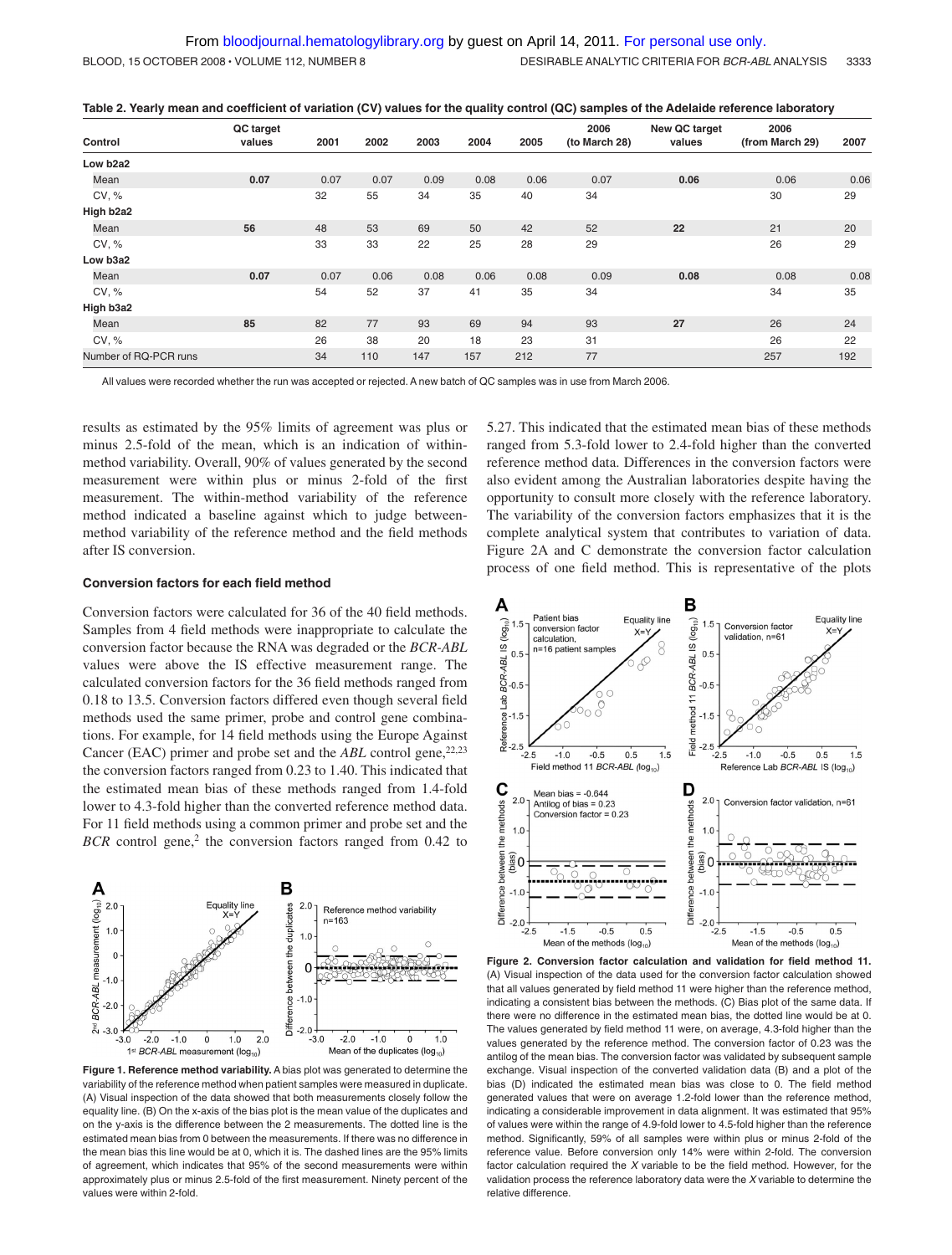generated for all field methods, however there was one field method that did demonstrate markedly inconsistent bias (values up to 10-fold lower at the lower measurement limit and 10-fold higher at the upper measurement limit). However, insufficient samples were received from this laboratory to allow a true assessment of bias, and further samples were requested.

#### **Validation of the conversion factors**

The reliability of the conversion factor for each field method to align data to the IS was dependent on the consistency of analysis within each laboratory. This means that the same value should be reproduced for a particular sample, within the calculated variability of that assay, when measured over various time points. Twenty field methods sent samples to validate their conversion factors, although only 19 have completed the process for their current method. The bias between each field method and the reference method was calculated before and after conversion to the IS using the specific conversion factor of each method. Figure 2B,D demonstrates the bias plot of one field method after conversion to the IS.

The estimated mean bias of each field method after conversion was calculated as the average fold difference compared with the reference method. An average difference of 1.0-fold would indicate that there was no difference in the average *BCR-ABL* IS values. For 16 of the 20 field methods, the average difference was plus or minus 1.2-fold. Before conversion, only 5 field methods had an average difference of plus or minus 1.2-fold. The remainder ranged from 7.7-fold lower to 8.1-fold higher than the reference method. After conversion, the estimated 95% limits of agreement for each method varied. The method with the closest agreement to the reference method had a 95% range of plus or minus 2.7-fold. The method with the least agreement had a 95% range of approximately plus or minus 8-fold (Table 3).

Three of the field methods still showed a consistent bias after conversion where almost all values were either greater than or less than the reference method values. This was indicated by an average difference of  $+1.8$ -fold,  $+2.1$ -fold and  $-2.7$ -fold for the 3 methods.

Two of the methods had altered one of the components of their analytical system from the time of the conversion factor calculation to the time of validation. One had optimized the random primer concentration in accord with the recommendations of the EAC,23 and the other had changed the reverse transcriptase enzyme. The conversion factors for these 2 field methods required recalculation (one changed from 2.02 to 1.13 and the other from 1.65 to 4.1). This demonstrates that seemingly minor alterations to an analytical system may have a significant impact on the measurement. One of the methods has been revalidated using the new conversion factor and the average difference was  $-1.2$ -fold. Therefore, 17 of 19 field methods achieved an average difference of plus or minus 1.2-fold for their current method after the validation process.

Figure 3 demonstrates the average difference and the 95% limits of agreement before and after IS conversion for 19 field methods. These 19 methods have undertaken the validation procedure for their current method. One laboratory used both  $\beta$ 2*M* and *ABL* as control genes in 2 separate assays. Therefore, the methods within this laboratory were considered as 2 separate field methods (Table 3, field methods 3 and 7). Before conversion the average differences for these methods were  $-7.2$ -fold for the  $\beta$ 2*M* method and -8.1-fold for the *ABL* method. This demonstrates that a single major variable such as the control gene can have a significant impact on the measurement. After application of the field method– specific conversion factors for this laboratory, the average difference was  $+1.1$  and  $+1.2$ -fold, respectively, compared with the reference method.

## **Evaluation of the agreement between methods after IS conversion**

When judging acceptable agreement between the methods after IS conversion one must consider what constitutes acceptable accuracy (average fold difference relative to the reference method average value) and precision (reproducibility as assessed by the 95% limits of agreement) for appropriate clinical decisions. These could be considered as the performance characteristics that optimally assign

**Table 3. Summary of performance characteristics in terms of the differences in** *BCR-ABL* **values compared to the reference method of the 19 field methods that have undertaken the conversion factor validation procedure for their current analytical system**

| <b>Field</b><br>method |                  |                            |                             | Number of             | Average<br>difference<br>before | Average<br>difference<br>after | 95% limits of<br>agreement after<br>conversion |                 |
|------------------------|------------------|----------------------------|-----------------------------|-----------------------|---------------------------------|--------------------------------|------------------------------------------------|-----------------|
|                        | Control<br>qene  | <b>RQ-PCR</b><br>reference | <b>Conversion</b><br>factor | validation<br>samples | conversion<br>(fold)            | conversion<br>(fold)           | Lower<br>(fold)                                | Upper<br>(fold) |
| $\mathbf{1}$           | <b>ABL</b>       | 22,23                      | 1.35                        | 21 trizol             | $-1.1$                          | 1.0                            | $-2.7$                                         | $+2.7$          |
| $\overline{c}$         | <b>BCR</b>       | 2                          | 1.13                        | 26 trizol             | $-1.1$                          | $-1.2$                         | $-2.7$                                         | $+2.3$          |
| 3                      | B <sub>2</sub> M | In house                   | 10.23                       | 17 RNA                | $-7.2$                          | $+1.1$                         | $-2.4$                                         | $+2.6$          |
| $\overline{4}$         | <b>BCR</b>       | 2                          | 1.7                         | 16 trizol             | $+1.1$                          | $+1.2$                         | $-2.5$                                         | $+2.9$          |
| 5                      | <b>BCR</b>       | $\overline{2}$             | 1.05                        | 17 trizol             | $+1.0$                          | $-1.2$                         | $-3.3$                                         | $+2.9$          |
| 6                      | <b>BCR</b>       | 2                          | 1.28                        | <b>58 RNA</b>         | $-1.1$                          | $-1.1$                         | $-3.5$                                         | $+3.3$          |
| $\overline{7}$         | <b>ABL</b>       | In house                   | 0.18                        | 14 RNA                | $+8.1$                          | $+1.2$                         | $-3.4$                                         | $+3.8$          |
| 8                      | ABL              | 22,23                      | 0.56                        | 20 trizol             | $+1.6$                          | $+1.2$                         | $-3.5$                                         | $+3.9$          |
| 9                      | <b>ABL</b>       | $\mathbf{1}$               | 0.88                        | 26 RNA, 22 trizol     | $+1.4$                          | 1.0                            | $-4.3$                                         | $+4.3$          |
| 10                     | <b>BCR</b>       | In house                   | 10.2                        | 20 RNA                | $-6.0$                          | $-1.2$                         | $-4.6$                                         | $+4.2$          |
| 11                     | <b>ABL</b>       | 22,23                      | 0.23                        | 61 RNA                | $+4.4$                          | $-1.2$                         | $-4.9$                                         | $+4.5$          |
| 12                     | <b>ABL</b>       | In house                   | 7.78                        | 15 RNA                | $-7.7$                          | $-1.2$                         | $-5.2$                                         | $+4.8$          |
| 13                     | <b>ABL</b>       | 22,23                      | 0.36                        | 22 trizol             | $+4.4$                          | $+1.2$                         | $-5.2$                                         | $+4.8$          |
| 14                     | <b>ABL</b>       | 22,23                      | 0.56                        | <b>73 RNA</b>         | $+2.9$                          | $+1.3$                         | $-4.5$                                         | $+5.1$          |
| 15                     | <b>ABL</b>       | 22,23                      | 0.79                        | 32 RNA                | $+1.7$                          | $+1.2$                         | $-5.8$                                         | $+5.9$          |
| 16                     | <b>BCR</b>       | 3,8                        | 2.39                        | 61 RNA, 32 trizol     | $-2.0$                          | $-1.2$                         | $-6.1$                                         | $+5.9$          |
| 17                     | <b>BCR</b>       | In house                   | 0.42                        | 14 trizol             | $+2.5$                          | $-1.2$                         | $-7.0$                                         | $+6.6$          |
| 18                     | GUS              | 1,25                       | 2.14                        | 17 trizol             | $-1.7$                          | $+1.2$                         | $-7.6$                                         | $+8.0$          |
| 19                     | GUS              | 22,23                      | 0.61                        | 14 trizol             | $+4.2$                          | $+2.1$                         | $-2.7$                                         | $+4.9$          |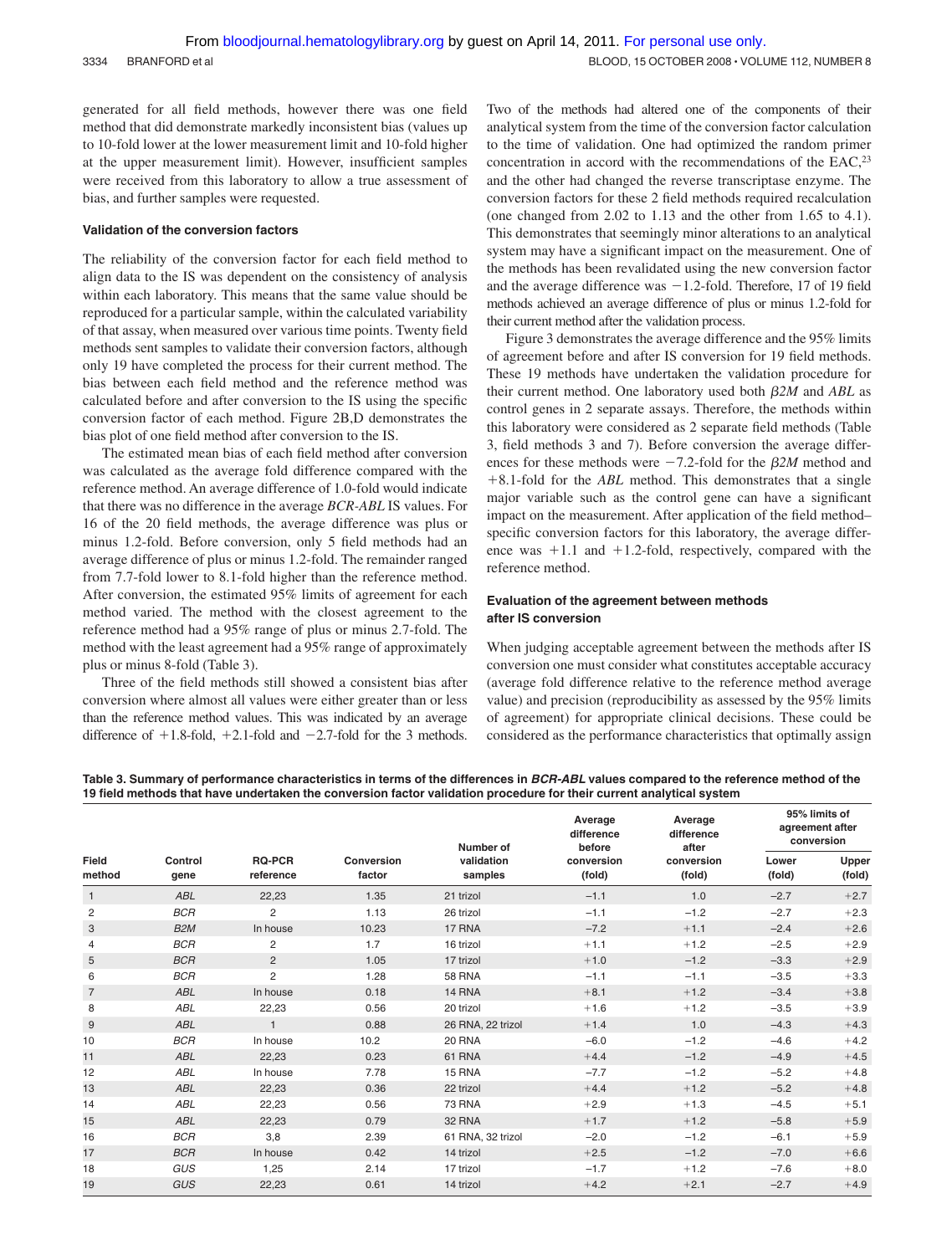

**Figure 3. Average difference and 95% limits of agreement between the reference method and the field methods before and after conversion to the IS.** Nineteen field methods have been submitted to the validation procedure for their current analytical system. (A) Before conversion, the average difference between each field method and the reference method as represented by the diamonds ranged from 7.7-fold lower to 8.1-fold higher. A difference of 1.0 indicates no difference between the average of the *BCR-ABL* values. The bars above and below the average difference define the 95% limits of agreement for that field method. (B) After conversion, the average differences were within plus or minus 1.2-fold for most field methods. However, the 95% limits of agreement varied.

MMR for samples, while acknowledging that the inherent withinmethod variability of the current technology may be at least plus or minus 2-fold in approximately 90% of samples. Performance characteristics were defined as the average fold difference and the 95% limits of agreement after conversion. Seventeen of the 19 field methods (89%) were able to achieve an average difference of plus or minus 1.2-fold after conversion. Of these 17 field methods, for 11 (group 1) the 95% limits of agreement were also within plus or minus 5-fold, whereas for 6 field methods (group 2) the 95% limits of agreement were greater than plus or minus 5-fold (Table 3). The remaining 2 field methods were designated as group 3. The concordance of MMR IS was determined between the reference method and the 3 groups. Concordance of MMR means the reference method generated a *BCR-ABL* value of 0.10% or less of IS for a particular sample and the corresponding value for that sample generated by the field method was also 0.10% or less IS. Table 4 demonstrates that group 1 achieved the best concordance at 91%. In this group, 14 of the 15 discordant values (93%) were within 2-fold of the upper MMR range. For our analytical procedure, the inherent within-method variability for 90% of samples is 2-fold; therefore, the discordance of MMR for these 11 group 1 field methods is indistinguishable from the inherent assay variability. Therefore, the MMR concordance rate of 91% may be close to optimal with current technology. The rate of MMR concordance for group 1 was much better than that seen for group 2 (74%) and group 3 (60%).

As indicated in Table 3, the 11 field methods that produced the best concordance of MMR were diverse. They were performed in 7 countries and used various control genes, instrument platforms, and reagents. These 11 methods had less variability for this particular study using the samples available, and it should not be inferred that the other methods may not achieve these performance characteristics under optimized study conditions.

## **Discussion**

We have demonstrated that variation between *BCR-ABL* values generated by diverse analytical systems can be substantially reduced by aligning data on an international reporting scale using method-specific conversion factors. Bias plots were used to calculate and validate conversion factors, since these have been recommended as an acceptable procedure for method comparison studies using clinical samples.27,32 Although the method of the Adelaide laboratory was used as the reference method for this study, it should not be inferred that data generated by this method (or any reference method) are without error in terms of variability.29 Some lack of agreement between different methods of measurement is inevitable. What matters is the amount by which methods disagree and whether the differences will cause problems in clinical interpretation.29 We identified performance characteristics that limited the discordance of MMR IS, a molecular value which is used for clinical decisions as based on the recommendations of a panel of experts<sup>14</sup> and is also the primary end point of clinical trials of ABL inhibitors.33,34 These performance characteristics were an average difference of plus or minus 1.2-fold between the reference method and a field method, which indicated the bias between methods, and 95% limits of agreement of plus or minus 5-fold of the reference method, which indicated the precision or a measurement of the inter-assay variability. These performance characteristics were achieved by 58% of the participants, leading to an MMR concordance of 91%. This indicates that less than 10% of patients would be misclassified when these performance criteria are met. The samples that were misclassified had *BCR-ABL* values within 2-fold of the upper limit of MMR in 93% of cases, which is consistent with the inherent within-method variability. The MMR concordance rate of 91% may, therefore, be the maximum that can be achieved using the current technology.

It is important to define analytical goals for bias and precision to limit diagnostic misclassifications.35,36 This is particularly important for clinical situations in which a diagnostic test is used for

**Table 4. Concordance of MMR IS between reference method and field methods according to the performance characteristics of the 19 field methods that have undertaken the validation procedure for their current analytical systems**

|                           | Performance<br>characteristics |                               |                                      | <b>Number</b>               | <b>MMR</b> by either                        | <b>MMR</b> by reference                    | <b>MMR</b> by field<br>methods                 |                                  |
|---------------------------|--------------------------------|-------------------------------|--------------------------------------|-----------------------------|---------------------------------------------|--------------------------------------------|------------------------------------------------|----------------------------------|
| Field<br>methods<br>group | Average<br>difference,<br>土    | 95%<br>limits of<br>agreement | Number of<br>field<br>methods $(\%)$ | οf<br>validation<br>samples | reference method<br>and/or field<br>methods | method (% of all<br>validation<br>samples) | $\frac{6}{6}$ of all<br>validation<br>samples) | <b>MMR</b><br>concordance<br>(%) |
|                           | $1.2$ -fold                    | $±5$ -fold                    | 11(58)                               | 318                         | 159                                         | 152 (48)                                   | 151(47)                                        | 144 (91)                         |
| 2                         | 1.2-fold                       | $> \pm 5$ -fold               | 6(32)                                | 193                         | 94                                          | 83 (43)                                    | 79 (41)                                        | 70 (74)                          |
| 3                         | $> 1.2$ -fold                  | any                           | 2(10.5)                              | 87                          | 25                                          | 22(25)                                     | 17(20)                                         | 15(60)                           |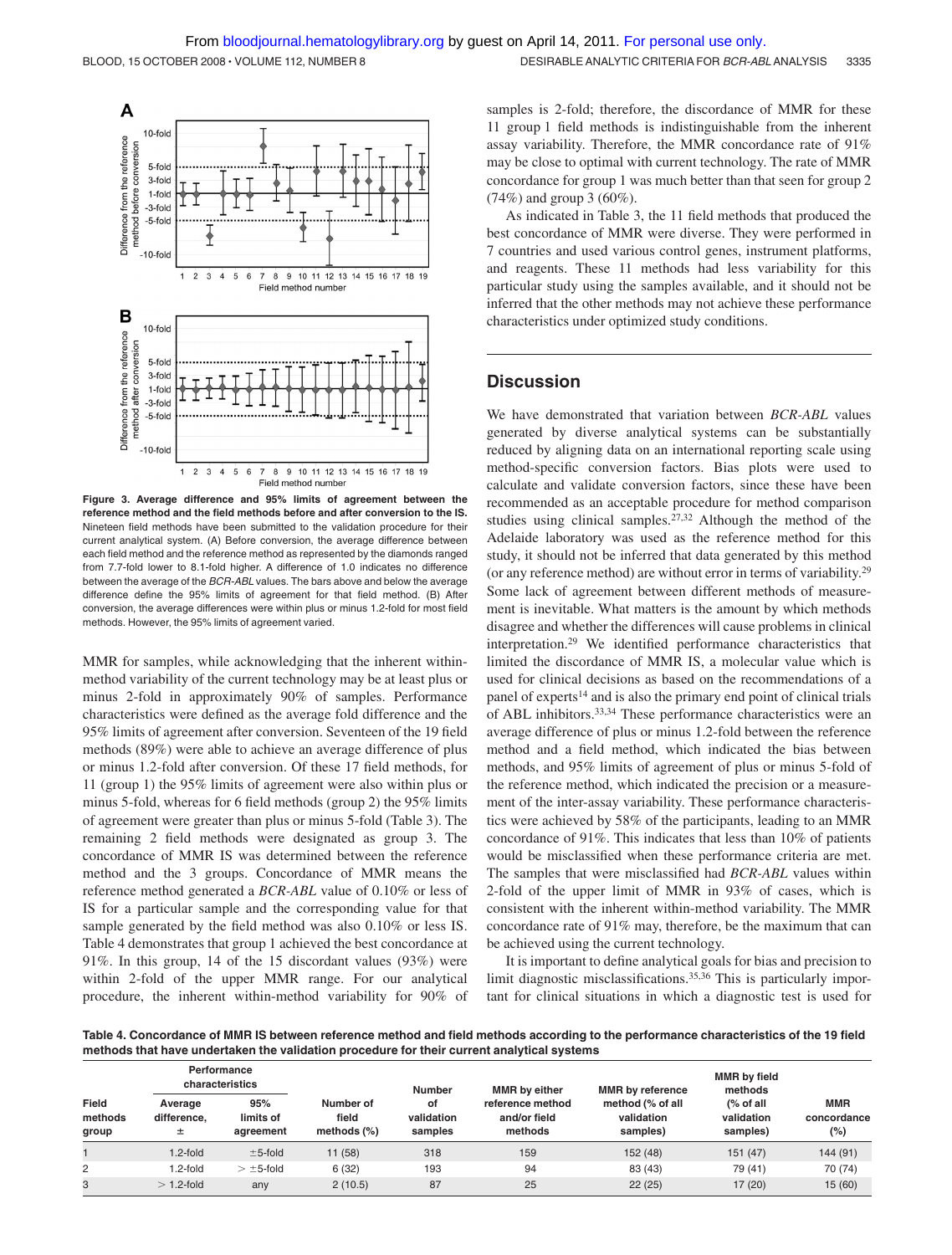single-point classification of patients, as it is for molecular testing in CML. The primary end point of various current studies of imatinib and second-generation ABL kinase inhibitors is the rate of MMR, which is frequently determined in different molecular laboratories using diverse analytical procedures. To enable comparison of response rates across studies, it is essential that the molecular data are reliable. Increasing the analytical bias leads to a higher level of diagnostic misclassification,<sup>37</sup> and we demonstrated in this study that increasing the analytical imprecision while maintaining bias increased the incidence of misclassification of MMR for individual samples from 9% to 26%. However, when the bias was maintained within plus or minus 1.2-fold of the reference method, which was the case for 89% of the field methods, the imprecision did not unduly influence the overall rates of MMR between the reference method and the field methods. When the 95% limits of agreement were within plus or minus 5-fold of the reference method, 48% of all samples were MMR as measured by the reference method versus 47% by the field methods (Table 4). When the bias was plus or minus 1.2-fold but the 95% limits of agreement were greater than plus or minus 5-fold, 43% of all samples were MMR as measured by the reference method versus 41% by the field methods. This indicates that when the bias is minimized there is good agreement between the overall rates of MMR when different laboratories undertake the molecular analysis. Therefore, reporting *BCR-ABL* values on the IS will allow accurate comparison of response rates for clinical trials, providing, however, that laboratories maintain the consistent performance of their RQ-PCR analytical system. This can be monitored by the inclusion of QC samples in every run to recognize shifts in data, which should be corrected before results are deemed acceptable.20,21,30 Otherwise, the laboratory-specific conversion factor may be invalid.

The performance characteristics of all field methods for this study may not necessarily reflect their actual performance characteristics, since the number of samples available for analysis varied. This may influence the conversion factor calculation and validation, and hence the assessment of analytical performance.38 The reliability and effectiveness of the comparison increases with analysis of more samples over more time.27 Furthermore, assessment of precision should ideally be performed using stable QC samples with defined *BCR-ABL* values that are analyzed at least 10 times over several runs. Such material has currently not been tested and is not available. Therefore, the procedures used in this study require refinement to appropriately assess the performance of each laboratory. Nevertheless, we have established that limiting the variability within an analytical system is important for reliable clinical interpretation. Furthermore, the appropriate interpretation of a rise in *BCR-ABL* level is dependent on knowledge of the variability of an RQ-PCR field method.13,20,39,40 For an assay with greater variability, a change of more than 5- to 10-fold in *BCR-ABL* level may be clinically significant, whereas for an assay with less variability a 2- to 3-fold change may be clinically significant. Precision can be improved by adherence to accepted principles of good laboratory practice and quality assurance.

We anticipate that international reference materials, when widely available, will eventually replace the method used in this study to align data. Candidate materials are under development and production of an initial batch is scheduled for late 2008. In addition, it is likely that one or more commercial companies will also be producing calibration reagents that will need to be aligned to the IS. However, validation of these materials will take several months and, even assuming they perform well (which is not guaranteed), the accreditation process will take longer. Therefore, there will be a need to continue the conversion factor process for some time to achieve standardization. This may be a formidable task for laboratories where *BCR-ABL* analysis is a minor component of their testing procedures.

The preparation of reference material may be a complex issue, as the matrix must closely mimic that of patient samples. Calibrating a matrix-sensitive analytical system with reference reagents that react differently from patient samples leads to significant biases and inaccurate values when patient samples are analyzed.<sup>41</sup> The international reference materials will also need to account for all of the variability of the current RQ-PCR analytical systems. Müller et al<sup>25</sup> demonstrated, in a study involving 37 laboratories, that even with a common plasmid standard and optimized methods there was still considerable variation in reported *BCR-ABL* values. When *ABL* was used as the control gene, *BCR-ABL* values generated by methods using TaqMan platforms were, on average, 1.7-fold higher than laboratories using LightCycler platforms. Similarly, when *GUS* was used as the control gene the values were 2.2-fold higher for TaqMan platforms than laboratories using LightCycler platforms. Furthermore, we have demonstrated in this study that a change of a single step in the reaction process can substantially shift *BCR-ABL* values. Therefore, laboratories may require realignment to the IS when any aspect of the analytical procedure is changed. If a single system for measuring *BCR-ABL* is to be introduced in the future, it must overcome the inherent variability within each laboratory that contributes to differences in the reported value. It remains to be determined whether *BCR-ABL* values generated by cartridge-based microfluidic systems that incorporate RNA extraction, reverse transcription, and quantitative PCR42,43 will be interchangeable between laboratories.

This study was not designed to allow an assessment of any difference in sensitivity between the methods. Furthermore, we could not appropriately assess variability of the reported value that may be associated with the RNA extraction process in some cases. To address these issues, the samples used should have guaranteed stability and allow individual laboratories to extract RNA using their usual procedure. Matrix effects must be considered and excluded for any material used for this purpose.

Undoubtedly, more robust statistical approaches will be required in the long term to determine conversion factors for the IS. More than one conversion factor may be required to adequately report values over the wide measurement range. Nevertheless, this study has provided a proof of principle that alignment of *BCR-ABL* values generated from diverse methods is achievable using an international reporting scale. We have identified desirable performance characteristics to allow consistent measures of drug response that can be traced to published outcomes and recommendations and that facilitate the interpretation of national and international clinical studies.

## **Acknowledgments**

The authors acknowledge the contribution of S. Armitage and D. Fairbairn, Royal Brisbane Hospital, Brisbane, Australia; A. Bell, Royal Melbourne Hospital, Melbourne, Australia; I. Bendit, Prédio dos Ambulatórios, Sao Paulo, Brazil; L. Beppu-Wong, Fred Hutchinson Cancer Research Center, Seattle, WA; A. Chan and Yip Sze Fai, Queen Mary Hospital, Hong Kong; K. Cheng, Prince of Wales Hospital, Chinese University of Hong Kong; C. Chuah and G.F. How, Singapore General Hospital, Singapore; D. Colomer,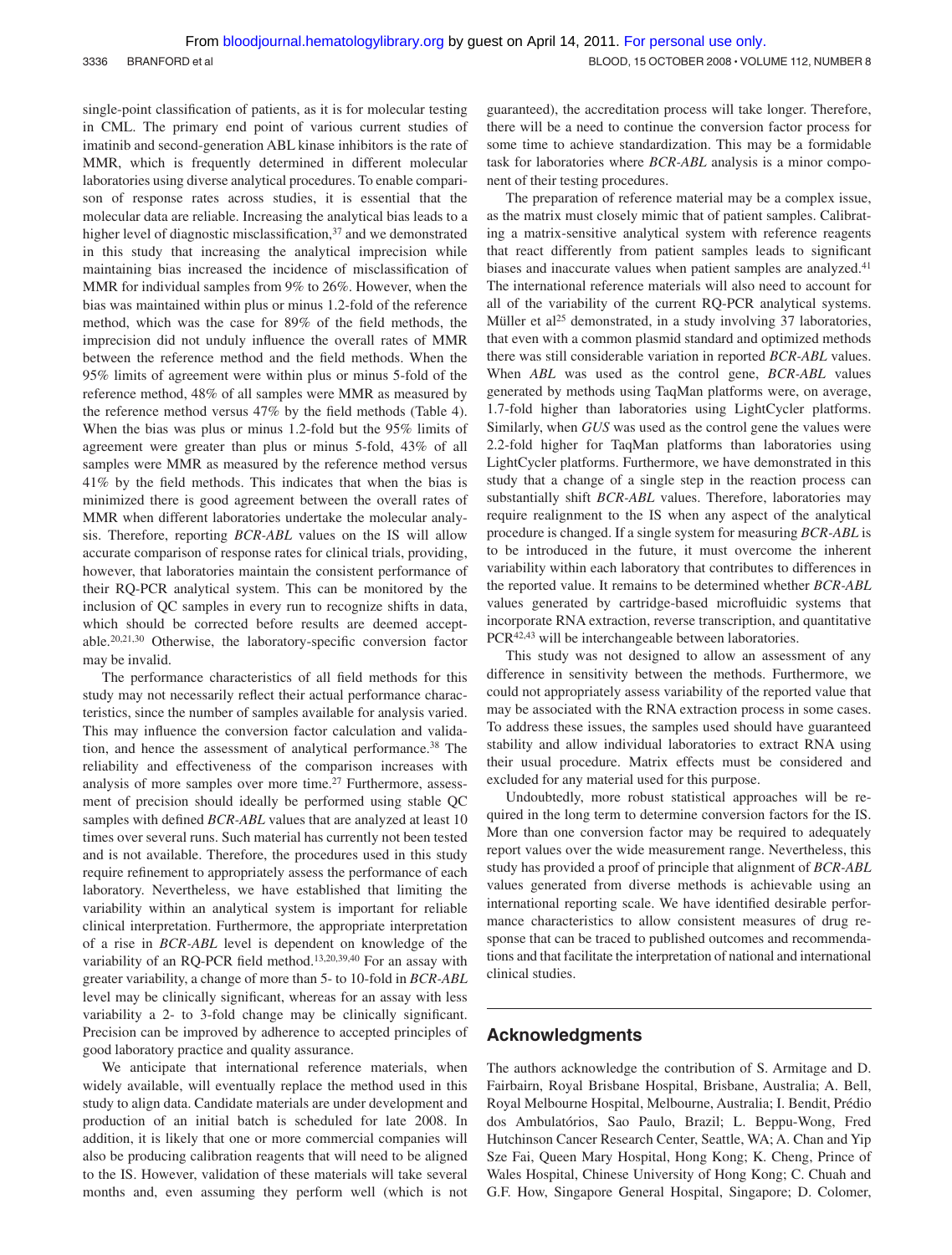Hospital Clinic of Barcelona, Spain; S. Ebrahim, Inkosi Albert Luthuli Central Hospital, Durban, South Africa; H. Goh, St Mary's Hospital, The Catholic University of Korea, Seoul, Korea; V. Hanrahan, Canterbury Health Laboratories, Christchurch, New Zealand; M. Hertzberg and D. MacDonald, Westmead Hospital, Sydney, Australia; M. Higgins, Royal Perth Hospital, Perth, Australia; H. Iland and A. Catalano, Kanematsu Laboratories, University of Sydney, Sydney, Australia; T. Zhang, Princess Margaret Hospital, Toronto, ON; E. Koay, National University Hospital, Singapore; L. Kann, Genzyme Genetics; S. Langabeer, St James Hospital, Dublin, Republic of Ireland; J.H. Liu, Taipei Veterans General Hospital, Taipei, Taiwan; E. Ma, Hong Kong Sanatorium & Hospital, Hong Kong; G. Martinelli, Institute of Hematology and Medical Oncology, Bologna, Italy; M. McBean and S. Kovalenko, Peter MacCallum Cancer Institute, Melbourne, Australia; N. Pattle, Doravitch Gippsland Pathology, Victoria, Australia; F. Quarantelli, University of Naples Federico II, Naples, Italy; L. Rozen and H. El Housni, Hospital Erasme, Brussels, Belgium; L.Y. Shih, Chang Gung Memorial Hospital, Taoyuan Hsien, Taiwan; W. Stevenson, Royal North Shore Hospital, Sydney, Australia; W. Stock and D. Sher, University of Chicago, Chicago, IL; J.L. Tang, National Taiwan University Hospital, Taipei, Taiwan; D. Taylor, Mater Hospital, Brisbane, Australia; N. Van De Water, Auckland Hospital, Auckland, New Zealand; and M. Wong, Tuen Mun Hospital, Hong Kong.

We thank Rebecca Lawrence and the staff of the Molecular Pathology, Institute of Medical and Veterinary Science, Adelaide, Australia, for assistance in analyzing the samples and all of the other laboratories who have participated in this study subsequent to the current data analysis.

This study was supported in part by research funding from Novartis Pharmaceuticals.

# **Authorship**

Contribution: S.B. designed the research, interpreted the data and wrote the manuscript; L.F. performed and analyzed experiments; T.H. designed the research, interpreted the data and contributed to writing the manuscript; and Z.R., N.C., M.M., A.H., J.R., D.K., G.S., F.P., S.K.R., Y.L.W., R.P., K.L., and J.G. contributed to the interpretation of the data and writing the paper.

Conflict-of-interest disclosure: K.L. was an employee of Novartis Pharmaceuticals. S.B., T.H., N.C., M.M., A.H., J.R., D.K., G.S., F.B., and J.G. received research grants and/or honoraria from Novartis Pharmaceuticals. The remaining authors declare no competing financial interests.

Correspondence: Susan Branford, Division of Molecular Pathology, Institute of Medical and Veterinary Science, Adelaide, South Australia, 5000, Australia; e-mail: susan.branford@imvs.sa.gov.au.

# **References**

- 1. Emig M, Saussele S, Wittor H, et al. Accurate and rapid analysis of residual disease in patients with CML using specific fluorescent hybridization probes for real time quantitative RT-PCR. Leukemia. 1999;13:1825-1832.
- 2. Branford S, Hughes TP, Rudzki Z. Monitoring chronic myeloid leukaemia therapy by real-time quantitative PCR in blood is a reliable alternative to bone marrow cytogenetics. Br J Haematol. 1999;107:587-599.
- 3. Radich JP, Gooley T, Bryant E, et al. The significance of bcr-abl molecular detection in chronic myeloid leukemia patients "late," 18 months or more after transplantation. Blood. 2001;98:1701- 1707.
- 4. Wang L, Pearson K, Pillitteri L, Ferguson JE, Clark RE. Serial monitoring of BCR-ABL by peripheral blood real-time polymerase chain reaction predicts the marrow cytogenetic response to imatinib mesylate in chronic myeloid leukaemia. Br J Haematol. 2002;118:771-777.
- 5. Kim YJ, Kim DW, Lee S, et al. Comprehensive comparison of FISH, RT-PCR, and RQ-PCR for monitoring the BCR-ABL gene after hematopoietic stem cell transplantation in CML. Eur J Haematol. 2002;68:272-280.
- 6. Lee WI, Kantarjian H, Glassman A, Talpaz M, Lee MS. Quantitative measurement of BCR/abl transcripts using real-time polymerase chain reaction. Ann Oncol. 2002;13:781-788.
- 7. Müller MC, Gattermann N, Lahaye T, et al. Dynamics of BCR-ABL mRNA expression in first-line therapy of chronic myelogenous leukemia patients with imatinib or interferon alpha/ara-C. Leukemia. 2003;17:2392-2400.
- 8. Hughes TP, Kaeda J, Branford S, et al. Frequency of major molecular responses to imatinib or interferon alfa plus cytarabine in newly diagnosed chronic myeloid leukemia. N Engl J Med. 2003;349:1423-1432.
- 9. Druker BJ, Guilhot F, O'Brien SG, et al. Five-year follow-up of patients receiving imatinib for chronic myeloid leukemia. N Engl J Med. 2006;355:2404- 2417.
- 10. Cortes J, Talpaz M, O'Brien S, et al. Molecular

responses in patients with chronic myelogenous leukemia in chronic phase treated with imatinib mesylate. Clin Cancer Res. 2005;11:3425-3432.

- 11. Press RD, Love Z, Tronnes AA, et al. BCR-ABL mRNA levels at and after the time of a complete cytogenetic response (CCR) predict the duration of CCR in imatinib mesylate-treated patients with CML. Blood. 2006;107:4250-4256.
- 12. Iacobucci I, Saglio G, Rosti G, et al. Achieving a major molecular response at the time of a complete cytogenetic response (CCgR) predicts a better duration of CCgR in imatinib-treated chronic myeloid leukemia patients. Clin Cancer Res. 2006;12:3037-3042.
- 13. Press RD, Galderisi C, Yang R, et al. A half-log increase in BCR-ABL RNA predicts a higher risk of relapse in patients with chronic myeloid leukemia with an imatinib-induced complete cytogenetic response. Clin Cancer Res. 2007;13:6136- 6143.
- 14. Baccarani M, Saglio G, Goldman J, et al. Evolving concepts in the management of chronic myeloid leukemia: recommendations from an expert panel on behalf of the European LeukemiaNet. Blood. 2006;108:1809-1820.
- 15. Paschka P, Branford S, Lorentz C, Hehlmann R, Hughes T, Hochhaus A. Comparison of "log reduction from median pretherapeutic value" vs ratio Bcr-Abl/Abl to express the therapeutic response in CML [abstract]. Blood. 2004;104:287a.
- 16. Zhang T, Grenier S, Nwachukwu B, et al. Interlaboratory comparison of chronic myeloid leukemia minimal residual disease monitoring: summary and recommendations. J Mol Diagn. 2007; 9:421-430.
- 17. Robertson JS. International standardization of gene amplification technology. Biologicals. 1998; 26:111-113.
- 18. Cross NCP, Hughes TP, Hochhaus A, Goldman JM. International standardisation of quantitative real-time RT-PCR for BCR-ABL. Leukemia Res. 2008;32:505-506.
- 19. Hughes T, Deininger M, Hochhaus A, et al. Monitoring CML patients responding to treatment with tyrosine kinase inhibitors: review and recommen-

dations for harmonizing current methodology for detecting BCR-ABL transcripts and kinase domain mutations and for expressing results. Blood. 2006;108:28-37.

- 20. Branford S, Cross NCP, Hochhaus A, et al. Rationale for the recommendations for harmonizing current methodology for detecting BCR-ABL transcripts in patients with chronic myeloid leukaemia. Leukemia. 2006;20:1925-1930.
- 21. Branford S, Hughes T. Diagnosis and monitoring of chronic myeloid leukemia by qualitative and quantitative RT-PCR. In: Illand H, Hertzgerg M, Marlton P, eds. Myeloid Leukemia: Methods and Protocols. Methods in Molecular Medicine, vol. 125. Totowa, NJ: Humana Press;2006:69-92.
- 22. Gabert J, Beillard E, van der Velden VH, et al. Standardization and quality control studies of "real-time" quantitative reverse transcriptase polymerase chain reaction of fusion gene transcripts for residual disease detection in leukemia: a Europe Against Cancer program. Leukemia. 2003;17:2318-2357.
- 23. Beillard E, Pallisgaard N, van der Velden VH, et al. Evaluation of candidate control genes for diagnosis and residual disease detection in leukemic patients using "real-time" quantitative reversetranscriptase polymerase chain reaction (RQ-PCR): a Europe against cancer program. Leukemia. 2003;17:2474-2486.
- 24. Stock W, Yu D, Karrison T, et al. Quantitative realtime RT-PCR monitoring of BCR-ABL in chronic myelogenous leukemia shows lack of agreement in blood and bone marrow samples. Int J Oncol. 2006;28:1099-1103.
- 25. Müller MC, Erben P, Saglio G, et al. Harmonization of BCR-ABL mRNA quantification using a uniform multifunctional control plasmid in 37 international laboratories. Leukemia. 2008;22:96-102.
- 26. Ross DM, Branford S, Moore S, Hughes TP. Limited clinical value of regular bone marrow cytogenetic analysis in imatinib-treated chronic phase CML patients monitored by RQ-PCR for BCR-ABL. Leukemia. 2006;20:664-670.
- 27. Krouwer JS, Tholen DW, Garber CC, et al. Method Comparison and Bias Estimation Using